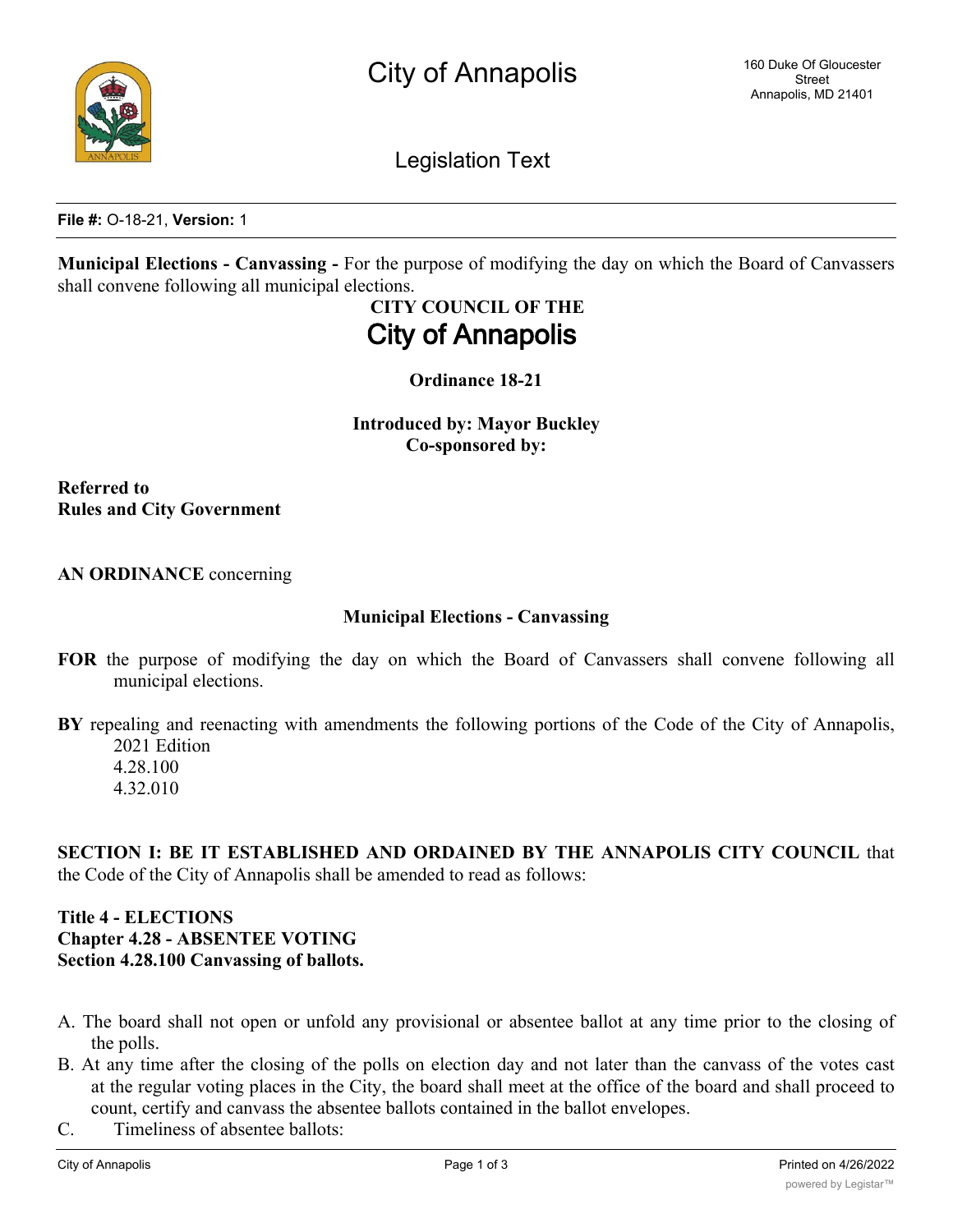- 1. A ballot shall be considered as received timely, provided:
	- a. It has been received by the board prior to the closing of the polls on election day; or
	- b. It was mailed on or before election day, the United States Postal Service, or postal service of any other country, has provided verification of that fact by affixing a mark so indicating on the covering envelope, and the board receives the ballot from the United States Postal Service not later than 10:00 a.m. on the date of the canvass TUESDAY FOLLOWING THE ELECTION DAY.
- 2. Any ballot not received in accordance with subparagraph 1 above shall not be counted.
- D. All ballots are presumed to be validly cast, and all votes are presumed to be valid and shall be counted, notwithstanding any deficiency in the manner in which the ballot and/or vote was sought, sent or presented to appropriate officials, and no ballot or vote shall be set aside unless there is clear and convincing evidence, as unanimously determined by the board of canvassers, that said ballot and/or vote was improperly cast.
- E. A ballot may not be rejected by the board except by the unanimous vote of the board members present and voting, provided at least two members are present and that they are not of the same major political party. This canvass shall be conducted by ward and precinct in accordance with the applicable provisions of this title. All voters' applications, medical certificates, notarial affidavits, certifications, ballot envelopes and ballots, to have voters' applications and all documentation kept separately from ballots cast in polling precincts, shall be kept separate and apart from ballots cast at the regular voting places and retained for six months after the date of election at which they were cast, unless, prior to that time, the board is ordered by a court of competent jurisdiction to keep the same for any longer period. The board may appoint those numbers of temporary judges as the board may deem necessary to adequately and promptly carry out the provisions of this section.
- F. Any absentee ballot voted for a person who has ceased to be a candidate shall not be counted for that candidate but the vote shall not invalidate the remainder of the ballot.
- G. If the absentee resident who marked a ballot dies before election day, the ballot shall be counted if the ballot is postmarked or received before the absentee resident's death, and the fact that the absentee resident later may be shown actually to have been dead on election day shall not invalidate the ballot or the election.
- H. For the purposes of absentee ballots, if the board determines that the provisions for filling out and signing the oath on the outside of the ballot envelope substantially have been complied with and that the person signing the voter's oath is entitled to vote under this title in any precinct of the City, and already has not voted in the precinct on election day, they shall open the ballot envelope and remove the ballot and place it in a ballot box or ballot boxes prepared for that purpose. If an oath is unsigned, it is automatically excluded from the count. When any ballot envelope is opened, the board shall enter in the appropriate register the fact that the voter whose name appears on the envelope has voted, using the initials "A.B." to indicate the vote has been by absentee ballot. If there is more than one ballot in the ballot envelope, all shall be rejected. Absentee ballots may be marked by any kind of pencil or ink.
- I. For the purposes of provisional ballots, if the board determines that the voter is entitled to vote under this title in any precinct of the City and has not already voted in the precinct on election day, they shall open the ballot envelope, remove the ballot and place it in a ballot box or ballot boxes prepared for that purpose. When any ballot envelope is opened, the board shall enter in the appropriate register the fact that the voter whose name appears on the envelope has voted, using the initials "P.B." to indicate the vote has been by provisional ballot. If there is more than one ballot in the ballot envelope, all shall be rejected. Provisional ballots may be marked by any kind of pencil or ink.
- J. If the board receives from the same person, prior to the deadline for receipt of absentee ballots, more than one absentee ballot, it shall count, certify and canvass only the absentee ballot contained in the ballot envelope on which the voter's oath was last executed, and if the oath on two or more of the ballot